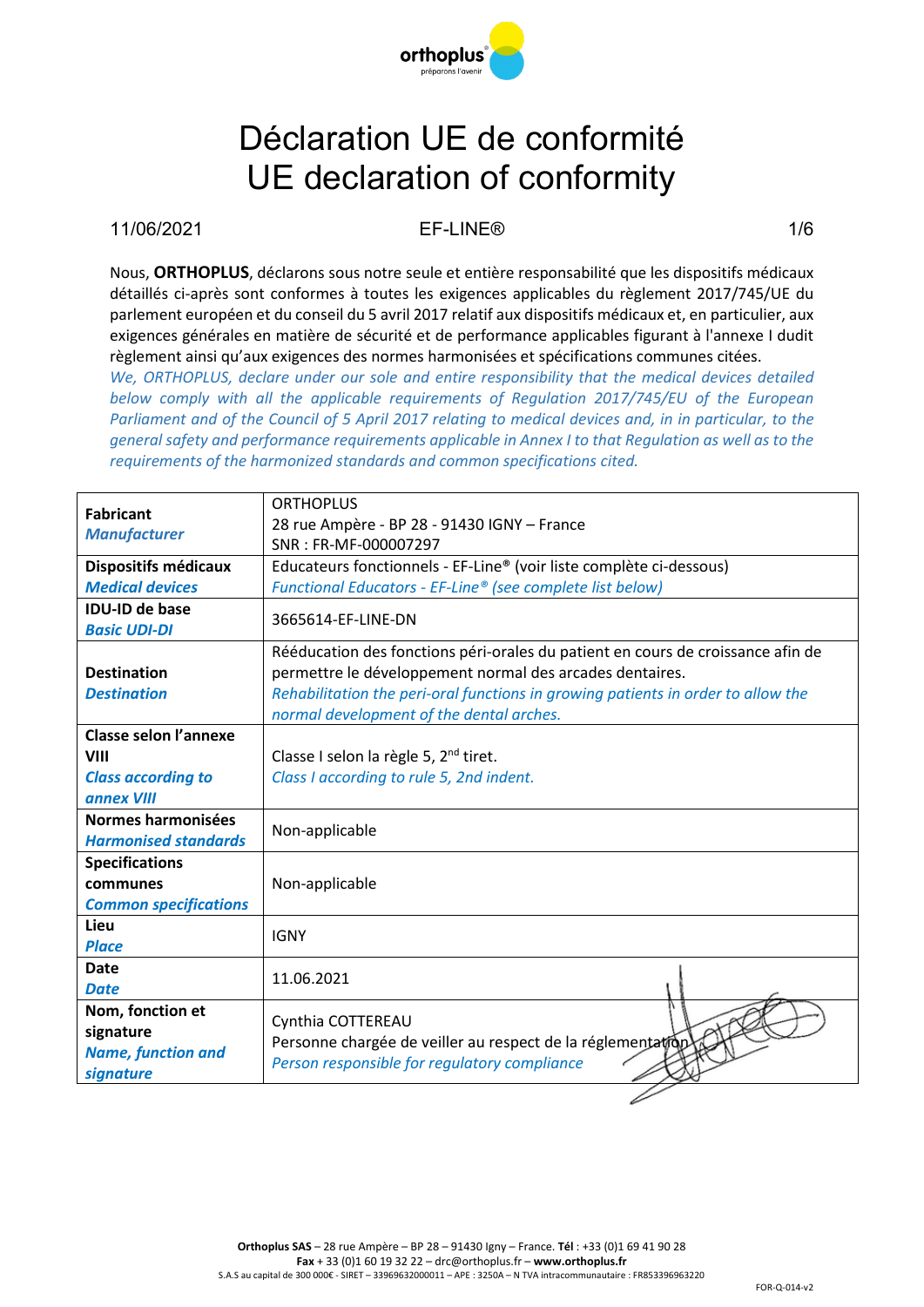

11/06/2021 EF-LINE® 2/6

| Liste des dispositifs médicaux |           |                                                              |  |
|--------------------------------|-----------|--------------------------------------------------------------|--|
| <b>Medical devices list</b>    |           |                                                              |  |
| <b>IDU-ID</b>                  | Référence | Nom du dispositif médical                                    |  |
| <b>UDI-DI</b>                  | Reference | Name of the medical device                                   |  |
| 3665614590018                  | D590 002  | EF CLASSE II LARGE TRANSPARENT                               |  |
|                                |           | EF CLASSE II LARGE TRANSLUCENT                               |  |
| 3665614590025                  | D590 000  | EF CLASSE II LARGE JAUNE                                     |  |
|                                |           | EF CLASSE II LARGE YELLOW                                    |  |
| 3665614590032                  | D590 000B | EF CLASSE II LARGE BLEU                                      |  |
|                                |           | EF CLASSE II LARGE BLUE                                      |  |
| 3665614590049                  | D590 000R | EF CLASSE II LARGE ROUGE                                     |  |
|                                |           | <b>EF CLASSE II LARGE RED</b>                                |  |
| 3665614590056                  | D590 000V | EF CLASSE II LARGE VERT                                      |  |
|                                |           | <b>EF CLASSE II LARGE GREEN</b>                              |  |
| 3665614590063                  | D590 001  | EF CLASSE II STANDARD JAUNE                                  |  |
|                                |           | EF CLASSE II STANDARD YELLOW                                 |  |
| 3665614590070                  | D590 001B | EF CLASSE II STANDARD BLEU                                   |  |
|                                |           | EF CLASSE II STANDARD BLUE                                   |  |
| 3665614590087                  | D590 001R | EF CLASSE II STANDARD ROUGE                                  |  |
|                                |           | <b>EF CLASSE II STANDARD RED</b>                             |  |
| 3665614590094                  | D590 001V | EF CLASSE II STANDARD VERT                                   |  |
|                                |           | <b>EF CLASSE II STANDARD GREEN</b>                           |  |
| 3665614590100                  | D590 003  | EF CLASSE II STANDARD TRANSPARENT                            |  |
|                                |           | EF CLASSE II STANDARD TRANSLUCENT<br>EF CLASSE II SLIM JAUNE |  |
| 3665614590117                  | D590 004  | EF CLASSE II SLIM YELLOW                                     |  |
|                                |           | EF CLASSE II SLIM BLEU                                       |  |
| 3665614590124                  | D590 004B | EF CLASSE II SLIM BLUE                                       |  |
|                                |           | EF CLASSE II SLIM ROUGE                                      |  |
| 3665614590131                  | D590 004R | <b>EF CLASSE II SLIM RED</b>                                 |  |
|                                |           | EF CLASSE II SLIM VERT                                       |  |
| 3665614590148                  | D590 004V | <b>EF CLASSE II SLIM GREEN</b>                               |  |
|                                |           | EF CLASSE II SLIM TRANSPARENT                                |  |
| 3665614590155                  | D590 005  | EF CLASSE II SLIM TRANSLUCENT                                |  |
|                                |           | EF CLASSE II 2 STEPS TRANSPARENT                             |  |
| 3665614590162                  | D590 006  | <b>EF CLASSE II 2 STEPS TRANSLUCENT</b>                      |  |
|                                | D590 006B | EF CLASSE II 2 STEPS BLEU                                    |  |
| 3665614590179                  |           | EF CLASSE II 2 STEPS BLUE                                    |  |
| 3665614590186                  | D590 006J | EF CLASSE II 2 STEPS JAUNE                                   |  |
|                                |           | EF CLASSE II 2 STEPS YELLOW                                  |  |
| 3665614590193                  | D590 006R | EF CLASSE II 2 STEPS ROUGE                                   |  |
|                                |           | EF CLASSE II 2 STEPS RED                                     |  |
| 3665614590209                  | D590 006V | EF CLASSE II 2 STEPS VERT                                    |  |
|                                |           | EF CLASSE II 2 STEPS GREEN                                   |  |
|                                | D590 200  | EF TRAINER EVOLUTION TRANSPARENT                             |  |
| 3665614590216                  |           | EF TRAINER EVOLUTION TRANSLUCENT                             |  |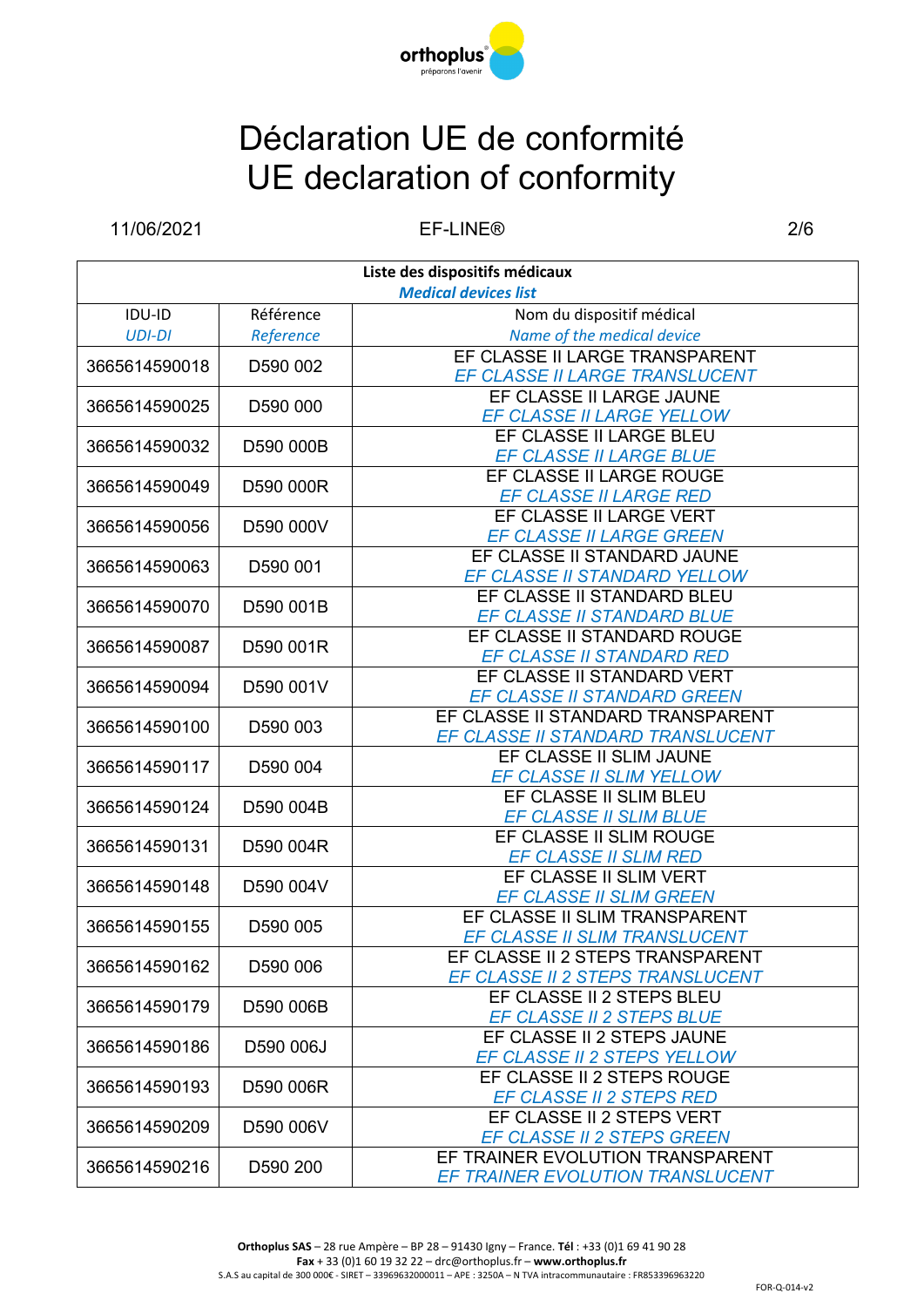

11/06/2021 EF-LINE® 3/6

| <b>Medical devices list</b><br>Nom du dispositif médical<br>Référence<br>IDU-ID<br>Name of the medical device<br><b>UDI-DI</b><br>Reference<br>EF TRAINER EVOLUTION BLEU<br>D590 200B<br>3665614590223<br>EF TRAINER EVOLUTION BLUE<br>EF TRAINER EVOLUTION JAUNE<br>3665614590230<br>D590 200J<br>EF TRAINER EVOLUTION YELLOW<br>EF TRAINER EVOLUTION ROUGE<br>3665614590247<br>D590 200R<br>EF TRAINER EVOLUTION RED<br>EF TRAINER EVOLUTION VERT<br>3665614590254<br>D590 200V<br>EF TRAINER EVOLUTION GREEN<br>EF PROTECT<br>3665614590261<br>D590 210<br><b>EF PROTECT</b><br>EF START TRANSPARENT<br>3665614590278<br>D590 220<br><b>EF START TRANSLUCENT</b><br>EF START BLEU<br>D590 220B<br>3665614590285<br><b>EF START BLUE</b><br>EF START ROSE<br>3665614590292<br>D590 220R<br><b>EF START PINK</b><br><b>EF BRACES</b><br>3665614590308<br>D590 230<br><b>EF BRACES</b><br>EF TMJ<br>3665614590315<br>D590 240<br><b>EF TMJ</b><br>EF T SLIM TRANSPARENT<br>3665614590322<br>D590 300<br><b>EF T SLIM TRANSLUCENT</b><br>EF T SLIM BLEU<br>D590 300B<br>3665614590339<br><b>EF T SLIM BLUE</b><br>EF T SLIM JAUNE<br>3665614590346<br>D590 300J<br><b>EF T SLIM YELLOW</b><br>EF T SLIM LONG TRANSPARENT<br>3665614590353<br>D590 300L<br>EF T SLIM LONG TRANSLUCENT<br>EF T SLIM LONG BLEU<br>D590 300LB<br>3665614590360<br>EF T SLIM LONG BLUE<br>EF T SLIM LONG JAUNE<br>3665614590377<br>D590 300LJ<br><b>EF T SLIM LONG YELLOW</b><br>EF T SLIM LONG ROUGE<br>D590 300LR<br>3665614590384<br><b>EF T SLIM LONG RED</b><br>EF T SLIM LONG VERT<br>D590 300LV<br>3665614590391<br><b>EF T SLIM LONG GREEN</b><br>EF T SLIM ROUGE<br>D590 300R<br>3665614590407<br><b>EF T SLIM RED</b><br>EF T SLIM VERT<br>3665614590414<br>D590 300V<br><b>EF T SLIM GREEN</b><br>EF CLASSE III STANDARD TRANSPARENT<br>3665614590421<br>D590 400<br>EF CLASSE III STANDARD TRANSLUCENT | Liste des dispositifs médicaux |  |  |  |
|----------------------------------------------------------------------------------------------------------------------------------------------------------------------------------------------------------------------------------------------------------------------------------------------------------------------------------------------------------------------------------------------------------------------------------------------------------------------------------------------------------------------------------------------------------------------------------------------------------------------------------------------------------------------------------------------------------------------------------------------------------------------------------------------------------------------------------------------------------------------------------------------------------------------------------------------------------------------------------------------------------------------------------------------------------------------------------------------------------------------------------------------------------------------------------------------------------------------------------------------------------------------------------------------------------------------------------------------------------------------------------------------------------------------------------------------------------------------------------------------------------------------------------------------------------------------------------------------------------------------------------------------------------------------------------------------------------------------------------------------------------------------------------------------------------------------------------------------------------------------------------------------|--------------------------------|--|--|--|
|                                                                                                                                                                                                                                                                                                                                                                                                                                                                                                                                                                                                                                                                                                                                                                                                                                                                                                                                                                                                                                                                                                                                                                                                                                                                                                                                                                                                                                                                                                                                                                                                                                                                                                                                                                                                                                                                                              |                                |  |  |  |
|                                                                                                                                                                                                                                                                                                                                                                                                                                                                                                                                                                                                                                                                                                                                                                                                                                                                                                                                                                                                                                                                                                                                                                                                                                                                                                                                                                                                                                                                                                                                                                                                                                                                                                                                                                                                                                                                                              |                                |  |  |  |
|                                                                                                                                                                                                                                                                                                                                                                                                                                                                                                                                                                                                                                                                                                                                                                                                                                                                                                                                                                                                                                                                                                                                                                                                                                                                                                                                                                                                                                                                                                                                                                                                                                                                                                                                                                                                                                                                                              |                                |  |  |  |
|                                                                                                                                                                                                                                                                                                                                                                                                                                                                                                                                                                                                                                                                                                                                                                                                                                                                                                                                                                                                                                                                                                                                                                                                                                                                                                                                                                                                                                                                                                                                                                                                                                                                                                                                                                                                                                                                                              |                                |  |  |  |
|                                                                                                                                                                                                                                                                                                                                                                                                                                                                                                                                                                                                                                                                                                                                                                                                                                                                                                                                                                                                                                                                                                                                                                                                                                                                                                                                                                                                                                                                                                                                                                                                                                                                                                                                                                                                                                                                                              |                                |  |  |  |
|                                                                                                                                                                                                                                                                                                                                                                                                                                                                                                                                                                                                                                                                                                                                                                                                                                                                                                                                                                                                                                                                                                                                                                                                                                                                                                                                                                                                                                                                                                                                                                                                                                                                                                                                                                                                                                                                                              |                                |  |  |  |
|                                                                                                                                                                                                                                                                                                                                                                                                                                                                                                                                                                                                                                                                                                                                                                                                                                                                                                                                                                                                                                                                                                                                                                                                                                                                                                                                                                                                                                                                                                                                                                                                                                                                                                                                                                                                                                                                                              |                                |  |  |  |
|                                                                                                                                                                                                                                                                                                                                                                                                                                                                                                                                                                                                                                                                                                                                                                                                                                                                                                                                                                                                                                                                                                                                                                                                                                                                                                                                                                                                                                                                                                                                                                                                                                                                                                                                                                                                                                                                                              |                                |  |  |  |
|                                                                                                                                                                                                                                                                                                                                                                                                                                                                                                                                                                                                                                                                                                                                                                                                                                                                                                                                                                                                                                                                                                                                                                                                                                                                                                                                                                                                                                                                                                                                                                                                                                                                                                                                                                                                                                                                                              |                                |  |  |  |
|                                                                                                                                                                                                                                                                                                                                                                                                                                                                                                                                                                                                                                                                                                                                                                                                                                                                                                                                                                                                                                                                                                                                                                                                                                                                                                                                                                                                                                                                                                                                                                                                                                                                                                                                                                                                                                                                                              |                                |  |  |  |
|                                                                                                                                                                                                                                                                                                                                                                                                                                                                                                                                                                                                                                                                                                                                                                                                                                                                                                                                                                                                                                                                                                                                                                                                                                                                                                                                                                                                                                                                                                                                                                                                                                                                                                                                                                                                                                                                                              |                                |  |  |  |
|                                                                                                                                                                                                                                                                                                                                                                                                                                                                                                                                                                                                                                                                                                                                                                                                                                                                                                                                                                                                                                                                                                                                                                                                                                                                                                                                                                                                                                                                                                                                                                                                                                                                                                                                                                                                                                                                                              |                                |  |  |  |
|                                                                                                                                                                                                                                                                                                                                                                                                                                                                                                                                                                                                                                                                                                                                                                                                                                                                                                                                                                                                                                                                                                                                                                                                                                                                                                                                                                                                                                                                                                                                                                                                                                                                                                                                                                                                                                                                                              |                                |  |  |  |
|                                                                                                                                                                                                                                                                                                                                                                                                                                                                                                                                                                                                                                                                                                                                                                                                                                                                                                                                                                                                                                                                                                                                                                                                                                                                                                                                                                                                                                                                                                                                                                                                                                                                                                                                                                                                                                                                                              |                                |  |  |  |
|                                                                                                                                                                                                                                                                                                                                                                                                                                                                                                                                                                                                                                                                                                                                                                                                                                                                                                                                                                                                                                                                                                                                                                                                                                                                                                                                                                                                                                                                                                                                                                                                                                                                                                                                                                                                                                                                                              |                                |  |  |  |
|                                                                                                                                                                                                                                                                                                                                                                                                                                                                                                                                                                                                                                                                                                                                                                                                                                                                                                                                                                                                                                                                                                                                                                                                                                                                                                                                                                                                                                                                                                                                                                                                                                                                                                                                                                                                                                                                                              |                                |  |  |  |
|                                                                                                                                                                                                                                                                                                                                                                                                                                                                                                                                                                                                                                                                                                                                                                                                                                                                                                                                                                                                                                                                                                                                                                                                                                                                                                                                                                                                                                                                                                                                                                                                                                                                                                                                                                                                                                                                                              |                                |  |  |  |
|                                                                                                                                                                                                                                                                                                                                                                                                                                                                                                                                                                                                                                                                                                                                                                                                                                                                                                                                                                                                                                                                                                                                                                                                                                                                                                                                                                                                                                                                                                                                                                                                                                                                                                                                                                                                                                                                                              |                                |  |  |  |
|                                                                                                                                                                                                                                                                                                                                                                                                                                                                                                                                                                                                                                                                                                                                                                                                                                                                                                                                                                                                                                                                                                                                                                                                                                                                                                                                                                                                                                                                                                                                                                                                                                                                                                                                                                                                                                                                                              |                                |  |  |  |
|                                                                                                                                                                                                                                                                                                                                                                                                                                                                                                                                                                                                                                                                                                                                                                                                                                                                                                                                                                                                                                                                                                                                                                                                                                                                                                                                                                                                                                                                                                                                                                                                                                                                                                                                                                                                                                                                                              |                                |  |  |  |
|                                                                                                                                                                                                                                                                                                                                                                                                                                                                                                                                                                                                                                                                                                                                                                                                                                                                                                                                                                                                                                                                                                                                                                                                                                                                                                                                                                                                                                                                                                                                                                                                                                                                                                                                                                                                                                                                                              |                                |  |  |  |
|                                                                                                                                                                                                                                                                                                                                                                                                                                                                                                                                                                                                                                                                                                                                                                                                                                                                                                                                                                                                                                                                                                                                                                                                                                                                                                                                                                                                                                                                                                                                                                                                                                                                                                                                                                                                                                                                                              |                                |  |  |  |
|                                                                                                                                                                                                                                                                                                                                                                                                                                                                                                                                                                                                                                                                                                                                                                                                                                                                                                                                                                                                                                                                                                                                                                                                                                                                                                                                                                                                                                                                                                                                                                                                                                                                                                                                                                                                                                                                                              |                                |  |  |  |
|                                                                                                                                                                                                                                                                                                                                                                                                                                                                                                                                                                                                                                                                                                                                                                                                                                                                                                                                                                                                                                                                                                                                                                                                                                                                                                                                                                                                                                                                                                                                                                                                                                                                                                                                                                                                                                                                                              |                                |  |  |  |
|                                                                                                                                                                                                                                                                                                                                                                                                                                                                                                                                                                                                                                                                                                                                                                                                                                                                                                                                                                                                                                                                                                                                                                                                                                                                                                                                                                                                                                                                                                                                                                                                                                                                                                                                                                                                                                                                                              |                                |  |  |  |
|                                                                                                                                                                                                                                                                                                                                                                                                                                                                                                                                                                                                                                                                                                                                                                                                                                                                                                                                                                                                                                                                                                                                                                                                                                                                                                                                                                                                                                                                                                                                                                                                                                                                                                                                                                                                                                                                                              |                                |  |  |  |
|                                                                                                                                                                                                                                                                                                                                                                                                                                                                                                                                                                                                                                                                                                                                                                                                                                                                                                                                                                                                                                                                                                                                                                                                                                                                                                                                                                                                                                                                                                                                                                                                                                                                                                                                                                                                                                                                                              |                                |  |  |  |
|                                                                                                                                                                                                                                                                                                                                                                                                                                                                                                                                                                                                                                                                                                                                                                                                                                                                                                                                                                                                                                                                                                                                                                                                                                                                                                                                                                                                                                                                                                                                                                                                                                                                                                                                                                                                                                                                                              |                                |  |  |  |
|                                                                                                                                                                                                                                                                                                                                                                                                                                                                                                                                                                                                                                                                                                                                                                                                                                                                                                                                                                                                                                                                                                                                                                                                                                                                                                                                                                                                                                                                                                                                                                                                                                                                                                                                                                                                                                                                                              |                                |  |  |  |
|                                                                                                                                                                                                                                                                                                                                                                                                                                                                                                                                                                                                                                                                                                                                                                                                                                                                                                                                                                                                                                                                                                                                                                                                                                                                                                                                                                                                                                                                                                                                                                                                                                                                                                                                                                                                                                                                                              |                                |  |  |  |
|                                                                                                                                                                                                                                                                                                                                                                                                                                                                                                                                                                                                                                                                                                                                                                                                                                                                                                                                                                                                                                                                                                                                                                                                                                                                                                                                                                                                                                                                                                                                                                                                                                                                                                                                                                                                                                                                                              |                                |  |  |  |
|                                                                                                                                                                                                                                                                                                                                                                                                                                                                                                                                                                                                                                                                                                                                                                                                                                                                                                                                                                                                                                                                                                                                                                                                                                                                                                                                                                                                                                                                                                                                                                                                                                                                                                                                                                                                                                                                                              |                                |  |  |  |
|                                                                                                                                                                                                                                                                                                                                                                                                                                                                                                                                                                                                                                                                                                                                                                                                                                                                                                                                                                                                                                                                                                                                                                                                                                                                                                                                                                                                                                                                                                                                                                                                                                                                                                                                                                                                                                                                                              |                                |  |  |  |
|                                                                                                                                                                                                                                                                                                                                                                                                                                                                                                                                                                                                                                                                                                                                                                                                                                                                                                                                                                                                                                                                                                                                                                                                                                                                                                                                                                                                                                                                                                                                                                                                                                                                                                                                                                                                                                                                                              |                                |  |  |  |
|                                                                                                                                                                                                                                                                                                                                                                                                                                                                                                                                                                                                                                                                                                                                                                                                                                                                                                                                                                                                                                                                                                                                                                                                                                                                                                                                                                                                                                                                                                                                                                                                                                                                                                                                                                                                                                                                                              |                                |  |  |  |
|                                                                                                                                                                                                                                                                                                                                                                                                                                                                                                                                                                                                                                                                                                                                                                                                                                                                                                                                                                                                                                                                                                                                                                                                                                                                                                                                                                                                                                                                                                                                                                                                                                                                                                                                                                                                                                                                                              |                                |  |  |  |
|                                                                                                                                                                                                                                                                                                                                                                                                                                                                                                                                                                                                                                                                                                                                                                                                                                                                                                                                                                                                                                                                                                                                                                                                                                                                                                                                                                                                                                                                                                                                                                                                                                                                                                                                                                                                                                                                                              |                                |  |  |  |
|                                                                                                                                                                                                                                                                                                                                                                                                                                                                                                                                                                                                                                                                                                                                                                                                                                                                                                                                                                                                                                                                                                                                                                                                                                                                                                                                                                                                                                                                                                                                                                                                                                                                                                                                                                                                                                                                                              |                                |  |  |  |
|                                                                                                                                                                                                                                                                                                                                                                                                                                                                                                                                                                                                                                                                                                                                                                                                                                                                                                                                                                                                                                                                                                                                                                                                                                                                                                                                                                                                                                                                                                                                                                                                                                                                                                                                                                                                                                                                                              |                                |  |  |  |
|                                                                                                                                                                                                                                                                                                                                                                                                                                                                                                                                                                                                                                                                                                                                                                                                                                                                                                                                                                                                                                                                                                                                                                                                                                                                                                                                                                                                                                                                                                                                                                                                                                                                                                                                                                                                                                                                                              |                                |  |  |  |
|                                                                                                                                                                                                                                                                                                                                                                                                                                                                                                                                                                                                                                                                                                                                                                                                                                                                                                                                                                                                                                                                                                                                                                                                                                                                                                                                                                                                                                                                                                                                                                                                                                                                                                                                                                                                                                                                                              |                                |  |  |  |
|                                                                                                                                                                                                                                                                                                                                                                                                                                                                                                                                                                                                                                                                                                                                                                                                                                                                                                                                                                                                                                                                                                                                                                                                                                                                                                                                                                                                                                                                                                                                                                                                                                                                                                                                                                                                                                                                                              |                                |  |  |  |
|                                                                                                                                                                                                                                                                                                                                                                                                                                                                                                                                                                                                                                                                                                                                                                                                                                                                                                                                                                                                                                                                                                                                                                                                                                                                                                                                                                                                                                                                                                                                                                                                                                                                                                                                                                                                                                                                                              |                                |  |  |  |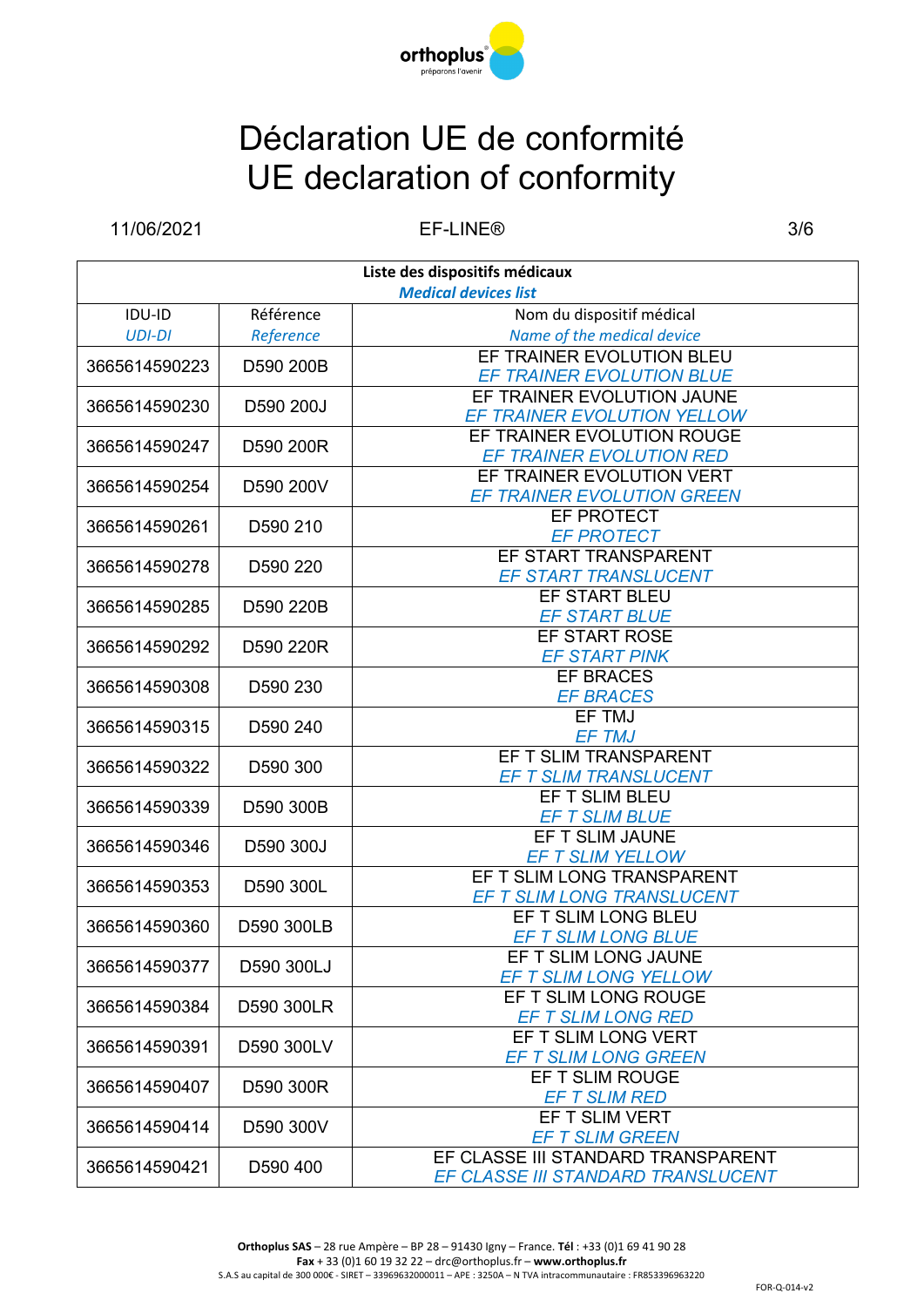

11/06/2021 EF-LINE® 4/6

| Liste des dispositifs médicaux |            |                                                                      |  |
|--------------------------------|------------|----------------------------------------------------------------------|--|
| <b>Medical devices list</b>    |            |                                                                      |  |
| IDU-ID                         | Référence  | Nom du dispositif médical                                            |  |
| <b>UDI-DI</b>                  | Reference  | Name of the medical device                                           |  |
| 3665614590438                  | D590 400B  | EF CLASSE III STANDARD BLEU                                          |  |
|                                |            | EF CLASSE III STANDARD BLUE                                          |  |
| 3665614590445                  | D590 400R  | EF CLASSE III STANDARD ROSE                                          |  |
|                                |            | EF CLASSE III STANDARD PINK                                          |  |
| 3665614590452                  | D590 500   | EF CLASSE III SMALL TRANSPARENT                                      |  |
|                                |            | EF CLASSE III SMALL TRANSLUCENT                                      |  |
| 3665614590469                  | D590 500B  | EF CLASSE III SMALL BLEU                                             |  |
|                                |            | EF CLASSE III SMALL BLUE                                             |  |
| 3665614590476                  | D590 500R  | EF CLASSE III SMALL ROSE                                             |  |
|                                |            | EF CLASSE III SMALL PINK                                             |  |
| 3665614590483                  | D590 550   | EF CLASSE III LARGE TRANSPARENT                                      |  |
|                                |            | EF CLASSE III LARGE TRANSLUCENT                                      |  |
| 3665614590490                  | D590 600   | EF KID TRANSPARENT                                                   |  |
|                                |            | <b>EF KID TRANSLUCENT</b>                                            |  |
| 3665614590506                  | D590 600B  | EF KID BLEU                                                          |  |
|                                |            | <b>EF KID BLUE</b>                                                   |  |
| 3665614590513                  | D590 600R  | EF KID ROSE                                                          |  |
|                                |            | <b>EF KID PINK</b>                                                   |  |
| 3665614590520                  | D590 700   | EF PROFIL TRANSPARENT                                                |  |
|                                |            | EF PROFIL TRANSLUCENT                                                |  |
| 3665614590537                  | D590 700BS | EF PROFIL BLEU SOFT                                                  |  |
|                                |            | <b>EF PROFIL BLUE SOFT</b>                                           |  |
| 3665614590544                  | D590 700O  | EF PROFIL ORANGE                                                     |  |
|                                |            | <b>EF PROFIL ORANGE</b>                                              |  |
| 3665614594030                  | D594 010   | <b>CLASS II BOOSTER TRANSPARENT</b>                                  |  |
|                                |            | <b>CLASS II BOOSTER TRANSLUCENT</b>                                  |  |
| 3665614594047                  | D594 010R  | <b>CLASS II BOOSTER ROUGE</b>                                        |  |
|                                |            | <b>CLASS II BOOSTER RED</b><br><b>CLASS I STABILIZER TRANSPARENT</b> |  |
| 3665614594054                  | D594 020   | <b>CLASS I STABILIZER TRANSLUCENT</b>                                |  |
|                                |            | <b>CLASS I STABILIZER BLEU</b>                                       |  |
| 3665614594061                  | D594 020B  | <b>CLASS I STABILIZER BLUE</b>                                       |  |
|                                |            | S.M.A.R.T ABC SOFT                                                   |  |
| 3665614594078                  | D594 030   | S.M.A.R.T ABC SOFT                                                   |  |
| 3665614594085                  | D594 030H  | S.M.A.R.T ABC HARD                                                   |  |
|                                |            | S.M.A.R.T ABC HARD                                                   |  |
| 3665614594092                  | D594 032   | S.M.A.R.T SOFT                                                       |  |
|                                |            | S.M.A.R.T SOFT                                                       |  |
| 3665614594108                  | D594 032H  | S.M.A.R.T HARD                                                       |  |
|                                |            | S.M.A.R.T HARD                                                       |  |
|                                |            | INTERCEPTEUR LABIAL TRANSPARENT                                      |  |
| 3665614595013                  | D595 000   | <b>INTERCEPTEUR LABIAL TRANSLUCENT</b>                               |  |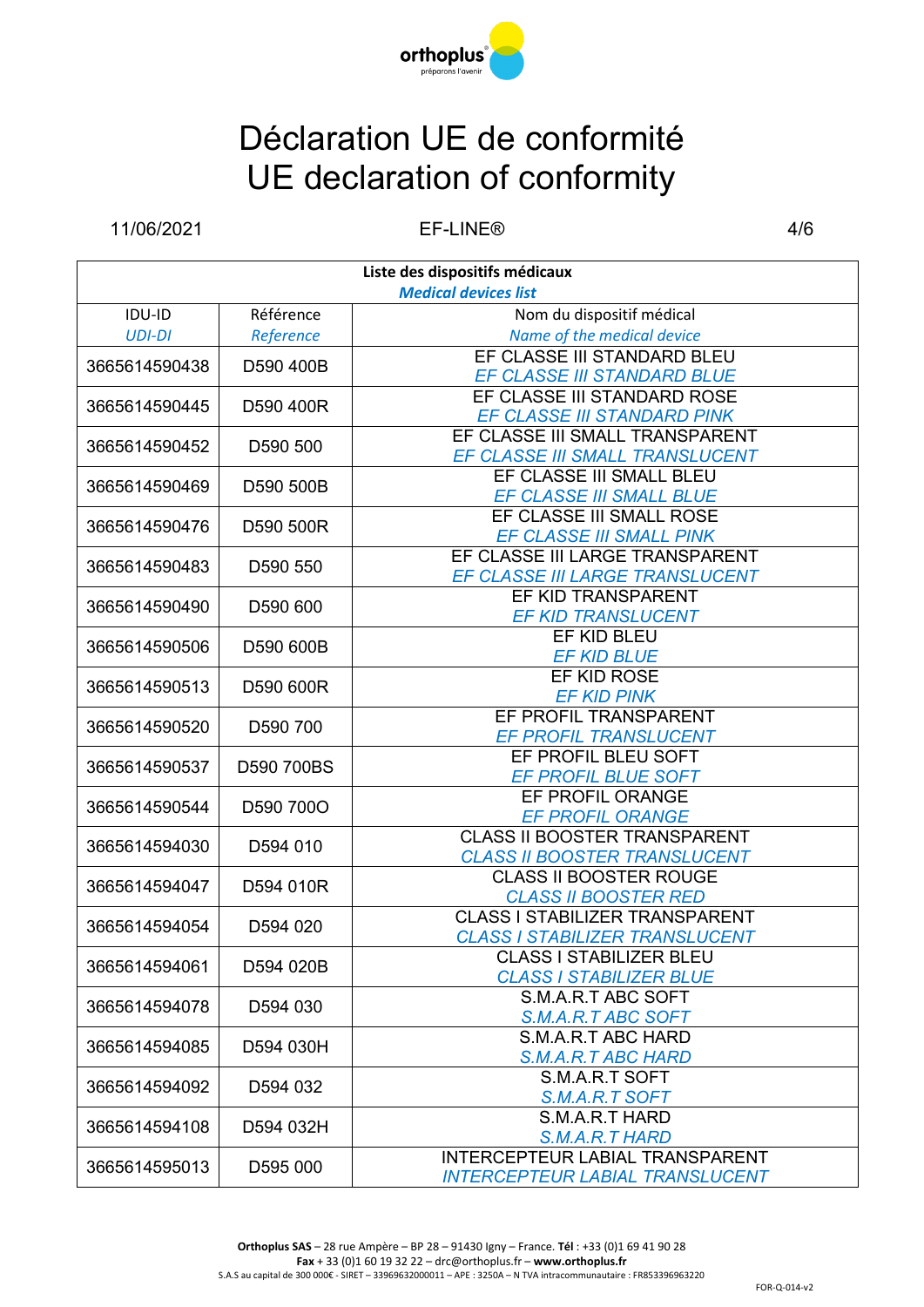

11/06/2021 EF-LINE® 5/6

| Liste des dispositifs médicaux |                   |                                                                      |  |
|--------------------------------|-------------------|----------------------------------------------------------------------|--|
| <b>Medical devices list</b>    |                   |                                                                      |  |
| IDU-ID                         | Référence         | Nom du dispositif médical                                            |  |
| <b>UDI-DI</b>                  | Reference         | Name of the medical device                                           |  |
| 3665614595020                  | D595 000B         | <b>INTERCEPTEUR LABIAL BLEU</b>                                      |  |
|                                |                   | <b>INTERCEPTEUR LABIAL BLUE</b>                                      |  |
| 3665614595037                  | D595 000BP        | <b>INTERCEPTEUR LABIAL PEDIATRIQUE BLEU</b>                          |  |
|                                |                   | <b>INTERCEPTEUR LABIAL PEDIATRIC BLUE</b>                            |  |
| 3665614595044                  | D595 000P         | INTERCEPTEUR LABIAL PEDIATRIQUE TRANSPARENT                          |  |
|                                |                   | <b>INTERCEPTEUR LABIAL PEDIATRIC TRANSLUCENT</b>                     |  |
| 3665614595051                  | D595 000R         | <b>INTERCEPTEUR LABIAL ROSE</b>                                      |  |
|                                |                   | <b>INTERCEPTEUR LABIAL PINK</b>                                      |  |
| 3665614595068                  | D595 000RP        | INTERCEPTEUR LABIAL PEDIATRIQUE ROSE                                 |  |
|                                |                   | <b>INTERCEPTEUR LABIAL PEDIATRIC PINK</b>                            |  |
| 3665614595075                  | D595 006          | <b>INTERCEPTEUR LABIAL 2 STEPS TRANSPARENT</b>                       |  |
|                                |                   | <b>INTERCEPTEUR LABIAL 2 STEPS TRANSLUCENT</b>                       |  |
| 3665614595082                  | D595 010BP        | INTERCEPTEUR LABIAL PEDIATRIQUE AVEC BUTEE BLEU                      |  |
|                                |                   | <b>INTERCEPTEUR LABIAL PEDIATRIC WITH STOP BLUE</b>                  |  |
|                                |                   | <b>INTERCEPTEUR LABIAL PEDIATRIQUE AVEC BUTEE</b>                    |  |
| 3665614595099                  | D595 010P         | <b>TRANSPARENT</b>                                                   |  |
|                                |                   | <b>INTERCEPTEUR LABIAL PEDIATRIC WITH STOP</b>                       |  |
|                                |                   | <b>TRANSLUCENT</b>                                                   |  |
| 3665614595105                  | D595 010RP        | INTERCEPTEUR LABIAL PEDIATRIQUE AVEC BUTEE ROSE                      |  |
|                                |                   | <b>INTERCEPTEUR LABIAL PEDIATRIC WITH STOP PINK</b>                  |  |
| 3665614596010                  | D596 000          | <b>GOUTTIERE CARREE TRANSPARENTE</b>                                 |  |
|                                |                   | <b>GOUTTIERE SQUARE TRANSLUCENT</b><br><b>EXERLANGUE TRANSPARENT</b> |  |
| 3665614599011                  | D599 000          | <b>EXERLANGUE TRANSLUCENT</b>                                        |  |
|                                |                   | <b>EXERLANGUE ORANGE</b>                                             |  |
| 3665614599028                  | D599 000OR        | <b>EXERLANGUE ORANGE</b>                                             |  |
|                                |                   | <b>EXERLANGUE SMALL ORANGE</b>                                       |  |
| 3665614599035                  | D599 000ORP       | <b>EXERLANGUE SMALL ORANGE</b>                                       |  |
|                                |                   | <b>EXERLANGUE SMALL TRANSPARENT</b>                                  |  |
| 3665614599042                  | D599 000P         | EXERLANGUE SMALL TRANSLUCENT                                         |  |
|                                |                   | EF GUIDE EVOLUTION TAILLE 0                                          |  |
| 3665614000012                  | LEFG <sub>0</sub> | EF GUIDE EVOLUTION SIZE 0                                            |  |
|                                | LEFG <sub>1</sub> | EF GUIDE EVOLUTION TAILLE 1                                          |  |
| 3665614000029                  |                   | <b>EF GUIDE EVOLUTION SIZE 1</b>                                     |  |
|                                | LEFG <sub>2</sub> | EF GUIDE EVOLUTION TAILLE 2                                          |  |
| 3665614000036                  |                   | <b>EF GUIDE EVOLUTION SIZE 2</b>                                     |  |
| 3665614000043                  | LEFG <sub>3</sub> | EF GUIDE EVOLUTION TAILLE 3                                          |  |
|                                |                   | <b>EF GUIDE EVOLUTION SIZE 3</b>                                     |  |
| 3665614000050                  | LEFG <sub>4</sub> | EF GUIDE EVOLUTION TAILLE 4                                          |  |
|                                |                   | <b>EF GUIDE EVOLUTION SIZE 4</b>                                     |  |
| 3665614000067                  | LEFG <sub>5</sub> | EF GUIDE EVOLUTION TAILLE 5                                          |  |
|                                |                   | <b>EF GUIDE EVOLUTION SIZE 5</b>                                     |  |